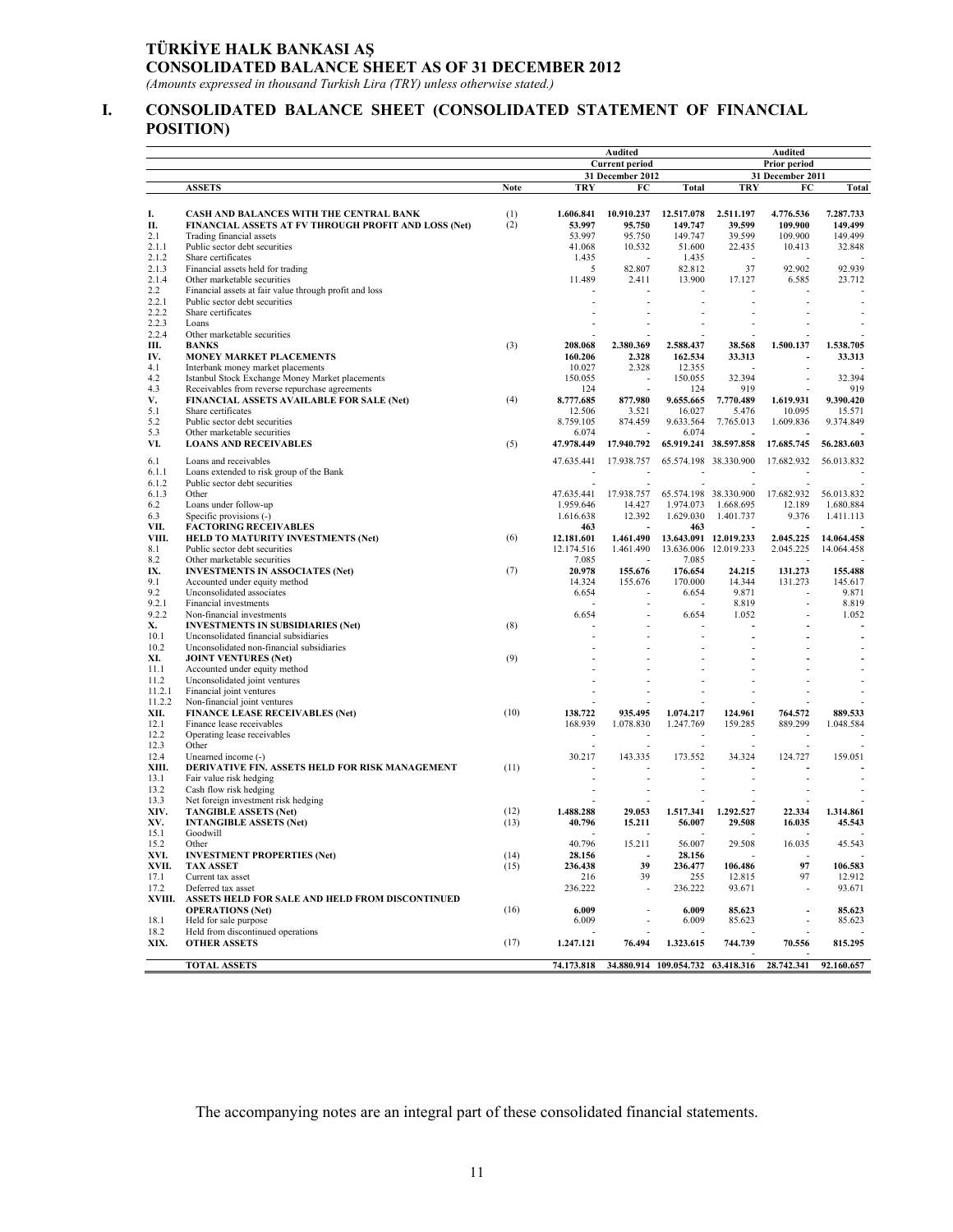## **TÜRKİYE HALK BANKASI AŞ CONSOLIDATED BALANCE SHEET AS OF 31 DECEMBER 2012**

*(Amounts expressed in thousand Turkish Lira (TRY) unless otherwise stated.)* 

#### **I. CONSOLIDATED BALANCE SHEET (CONSOLIDATED STATEMENT OF FINANCIAL POSITION)**

|                  |                                                                                                      |             |                       | Audited                           |                      | Audited              |                          |                      |  |  |  |
|------------------|------------------------------------------------------------------------------------------------------|-------------|-----------------------|-----------------------------------|----------------------|----------------------|--------------------------|----------------------|--|--|--|
|                  |                                                                                                      |             | <b>Current period</b> |                                   |                      | Prior period         |                          |                      |  |  |  |
|                  |                                                                                                      |             | 31 December 2012      |                                   |                      | 31 December 2011     |                          |                      |  |  |  |
|                  | <b>LIABILITIES AND SHAREHOLDERS' EQUITY</b>                                                          | <b>Note</b> | TRY                   | FC                                | Total                | TRY                  | FC                       | Total                |  |  |  |
| I.               | <b>DEPOSITS</b>                                                                                      | (1)         |                       | 53.632.847 26.166.676 79.799.523  |                      | 44.029.636           | 22.198.874               | 66.228.510           |  |  |  |
| 1.1<br>1.2       | Deposits Held by the Risk Group of the Bank<br>Other                                                 |             | 23.690                | 53.609.157 26.166.676             | 23.690<br>79.775.833 | 69.408<br>43.960.228 | 14.622<br>22.184.252     | 84.030<br>66.144.480 |  |  |  |
| П.               | DERIVATIVE FINANCIAL LIABILITIES HELD FOR TRADING                                                    | (2)         | 14                    | 50.268                            | 50.282               | 44                   | 65.314                   | 65.358               |  |  |  |
| Ш.               | <b>FUNDS BORROWED</b>                                                                                | (3)         | 585.053               | 7.446.017                         | 8.031.070            | 435.310              | 6.575.035                | 7.010.345            |  |  |  |
| IV.              | <b>MONEY MARKET BALANCES</b>                                                                         |             | 405.054               | 310.222                           | 715,276              | 4.093.779            | 847.930                  | 4.941.709            |  |  |  |
| 4.1              | Interbank money market borrowings                                                                    |             |                       |                                   |                      |                      |                          |                      |  |  |  |
| 4.2              | Istanbul Stock Exchange Takasbank borrowings                                                         |             | 297.857               | $\overline{a}$                    | 297.857              | 37.177               | $\overline{\phantom{a}}$ | 37.177               |  |  |  |
| 4.3              | Funds from repurchase agreements                                                                     | (3)         | 107.197               | 310.222                           | 417.419              | 4.056.602            | 847.930                  | 4.904.532            |  |  |  |
| V.               | <b>MARKETABLE SECURITIES ISSUED (Net)</b>                                                            | (4)         | 772.811               | 1.346.168                         | 2.118.979            | 495.611              |                          | 495.611              |  |  |  |
| 5.1<br>5.2       | Treasury bills<br>Asset-backed securities                                                            |             | 685.137               |                                   | 685.137              | 495.611              |                          | 495.611              |  |  |  |
| 5.3              | <b>Bonds</b>                                                                                         |             | 87.674                | 1.346.168                         | 1.433.842            |                      |                          |                      |  |  |  |
| VI.              | <b>FUNDS</b>                                                                                         | (5)         | 1.407.887             |                                   | 1.407.887            | 1.345.234            |                          | 1.345.234            |  |  |  |
| 6.1              | <b>Borrower Funds</b>                                                                                |             | 27.221                |                                   | 27.221               | 32.847               |                          | 32.847               |  |  |  |
| 6.2              | Other                                                                                                |             | 1.380.666             |                                   | 1.380.666            | 1.312.387            |                          | 1.312.387            |  |  |  |
| VII.             | <b>SUNDRY CREDITORS</b>                                                                              |             | 1.194.903             | 78.773                            | 1.273.676            | 1.084.441            | 86.946                   | 1,171,387            |  |  |  |
| VIII.            | <b>OTHER LIABILITIES</b>                                                                             | (6)         | 1.148.634             | 193.519                           | 1.342.153            | 397.572              | 184,256                  | 581.828              |  |  |  |
| IX.              | <b>FACTORING PAYABLES</b>                                                                            |             |                       |                                   |                      |                      |                          |                      |  |  |  |
| Х.               | <b>FINANCE LEASE PAYABLES</b>                                                                        | (7)         | Ĭ.                    |                                   | Ĭ.                   |                      | $\overline{a}$           | $\overline{a}$       |  |  |  |
| 10.1             | Finance lease payables                                                                               |             | Ĭ.                    |                                   |                      |                      |                          |                      |  |  |  |
| 10.2<br>10.3     | Operating lease payables<br>Other                                                                    |             |                       |                                   |                      |                      |                          |                      |  |  |  |
| 10.4             | Deferred finance lease expenses (-)                                                                  |             |                       |                                   |                      |                      |                          |                      |  |  |  |
|                  | DERIVATIVE FINANCIAL LIABILITIES HELD FOR RISK                                                       |             |                       |                                   |                      |                      |                          |                      |  |  |  |
| XI.              | <b>MANAGEMENT</b>                                                                                    | (8)         |                       |                                   |                      |                      |                          |                      |  |  |  |
| 11.1             | Fair value risk hedging                                                                              |             |                       |                                   |                      |                      |                          |                      |  |  |  |
| 11.2             | Cash flow risk hedging                                                                               |             |                       |                                   |                      |                      |                          |                      |  |  |  |
| 11.3             | Net foreign investment risk hedging                                                                  |             |                       |                                   |                      |                      |                          |                      |  |  |  |
| XII.             | <b>PROVISIONS</b>                                                                                    | (9)         | 2.276.332             | 21.186                            | 2.297.518            | 1.547.395            | 19.890                   | 1.567.285            |  |  |  |
| 12.1             | General loan provisions                                                                              |             | 972.148               | 4.067                             | 976.215              | 656.783              | 3.131                    | 659.914              |  |  |  |
| 12.2<br>12.3     | Restructuring provisions                                                                             |             | 405.522               | 143                               | 405.665              | 320.290              | $\overline{a}$           | 320.290              |  |  |  |
| 12.4             | Employee benefits provisions<br>Insurance technical reserves (Net)                                   |             | 460.154               |                                   | 460.154              | 309.277              |                          | 309.277              |  |  |  |
| 12.5             | Other provisions                                                                                     |             | 438.508               | 16.976                            | 455.484              | 261.045              | 16.759                   | 277.804              |  |  |  |
| XIII.            | <b>TAX LIABILITY</b>                                                                                 | (10)        | 516.105               | 2.007                             | 518.112              | 190.674              | 1.846                    | 192.520              |  |  |  |
| 13.1             | Current tax liability                                                                                |             | 515.652               | $\overline{4}$                    | 515.656              | 190.674              | 23                       | 190.697              |  |  |  |
| 13.2             | Deferred tax liability                                                                               |             | 453                   | 2.003                             | 2.456                |                      | 1.823                    | 1.823                |  |  |  |
| XIV.             | LIABILITIES FOR ASSET HELD FOR SALE AND HELD FROM                                                    |             |                       |                                   |                      |                      |                          |                      |  |  |  |
|                  | <b>DISCONTINUED OPERATIONS (Net)</b>                                                                 | (11)        |                       |                                   |                      |                      |                          |                      |  |  |  |
| 14.1             | Held for sale purpose                                                                                |             | L,                    |                                   | ÷.                   |                      |                          |                      |  |  |  |
| 14.2<br>XV.      | Held from discontinued operations<br><b>SUBORDINATED CAPITAL</b>                                     | (12)        |                       |                                   |                      |                      |                          |                      |  |  |  |
| XVI.             | <b>SHAREHOLDERS' EQUITY</b>                                                                          | (13)        | 11.378.918            | 121.338                           | 11.500.256           | 8.848.336            | (287.466)                | 8.560.870            |  |  |  |
| 16.1             | Paid-in capital                                                                                      |             | 1.250.000             |                                   | 1.250.000            | 1.250.000            |                          | 1.250.000            |  |  |  |
| 16.2             | Capital reserves                                                                                     |             | 1.577.835             | 49.710                            | 1.627.545            | 1.297.443            | (354.964)                | 942.479              |  |  |  |
| 16.2.1           | Share Premium                                                                                        |             |                       |                                   |                      |                      |                          |                      |  |  |  |
| 16.2.2           | Share cancellation profits                                                                           |             |                       |                                   |                      |                      |                          |                      |  |  |  |
| 16.2.3           | Marketable securities revaluation fund                                                               |             | 357.153               | 49.710                            | 406.863              | 76.761               | (354.964)                | (278.203)            |  |  |  |
| 16.2.4           | Tangible assets revaluation reserves                                                                 |             |                       |                                   |                      |                      |                          |                      |  |  |  |
| 16.2.5           | Intangible assets revaluation reserves<br>Revaluation reserves of real estate for investment purpose |             | J.                    |                                   | $\overline{a}$       |                      |                          |                      |  |  |  |
| 16.2.6<br>16.2.7 | Bonus shares of subsidiaries, associates and joint ventures                                          |             | 231                   |                                   | 231                  | 231                  |                          | 231                  |  |  |  |
| 16.2.8           | Hedging Funds (effective portion)                                                                    |             |                       |                                   |                      |                      |                          |                      |  |  |  |
| 16.2.9           | Value Increase on Assets Held for Sale                                                               |             |                       |                                   |                      |                      |                          |                      |  |  |  |
| 16.2.10          | Other capital reserves                                                                               |             | 1.220.451             |                                   | 1.220.451            | 1.220.451            | $\overline{a}$           | 1.220.451            |  |  |  |
| 16.3             | Profit reserves                                                                                      |             | 5.927.553             | 12.069                            | 5.939.622            | 4.260.209            | 19.859                   | 4.280.068            |  |  |  |
| 16.3.1           | Legal reserves                                                                                       |             | 914.952               |                                   | 914.952              | 765.200              |                          | 765.200              |  |  |  |
| 16.3.2           | Statutory reserves                                                                                   |             |                       |                                   |                      |                      |                          |                      |  |  |  |
| 16.3.3           | Extraordinary reserves                                                                               |             | 4.957.790             | $\overline{a}$                    | 4.957.790            | 3.447.828            | $\overline{a}$           | 3.447.828            |  |  |  |
| 16.3.4           | Other profit reserves                                                                                |             | 54.811                | 12.069                            | 66.880               | 47.181               | 19.859                   | 67.040               |  |  |  |
| 16.4<br>16.4.1   | Profit/Loss<br>Prior years income/loss                                                               |             | 2.620.256<br>(10.483) | 58.071<br>46.463                  | 2.678.327<br>35.980  | 2.035.430<br>8.731   | 46.053<br>45.373         | 2.081.483<br>54.104  |  |  |  |
| 16.4.2           | Period profit/loss                                                                                   |             | 2.630.739             | 11.608                            | 2.642.347            | 2.026.699            | 680                      | 2.027.379            |  |  |  |
| 16.5             | Minority shares                                                                                      | (14)        | 3.274                 | 1.488                             | 4.762                | 5.254                | 1.586                    | 6.840                |  |  |  |
|                  |                                                                                                      |             |                       |                                   |                      |                      |                          |                      |  |  |  |
|                  | TOTAL LIABILITIES AND SHAREHOLDERS' EQUITY                                                           |             |                       | 73.318.558 35.736.174 109.054.732 |                      | 62.468.032           | 29.692.625               | 92.160.657           |  |  |  |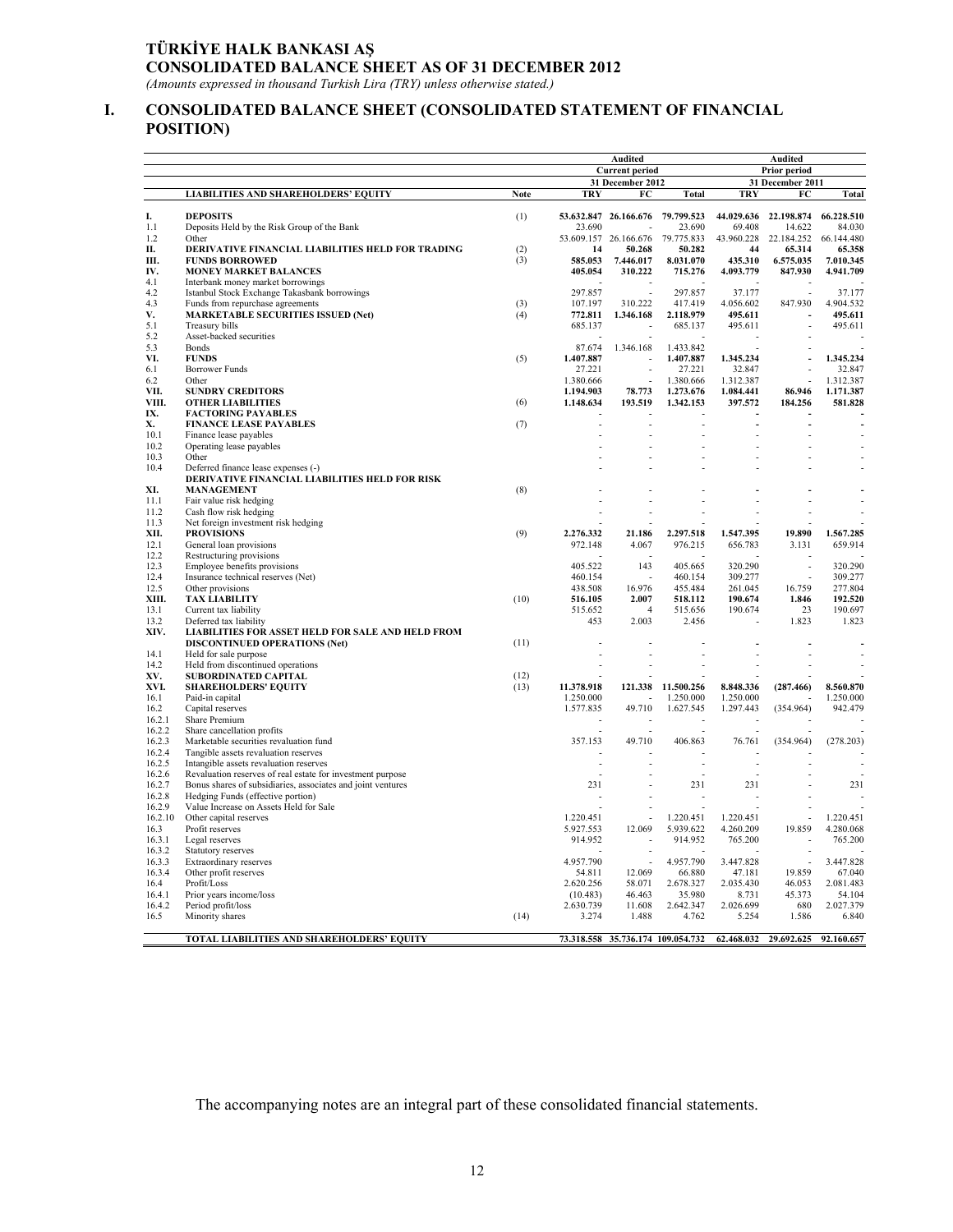## **TÜRKİYE HALK BANKASI AŞ CONSOLIDATED STATEMENT OF OFF-BALANCE SHEET ITEMS AS OF 31 DECEMBER 2012**

*(Amounts expressed in thousand Turkish Lira (TRY) unless otherwise stated.)* 

## **II. CONSOLIDATED STATEMENT OF OFF-BALANCE SHEET ITEMS**

|                    |                                                                                      |             | Audited                 | Audited                             |                          |                         |                        |                          |  |  |  |
|--------------------|--------------------------------------------------------------------------------------|-------------|-------------------------|-------------------------------------|--------------------------|-------------------------|------------------------|--------------------------|--|--|--|
|                    |                                                                                      |             | <b>Current period</b>   |                                     |                          | Prior period            |                        |                          |  |  |  |
|                    |                                                                                      | <b>Note</b> |                         | 31 December 2012                    |                          |                         | 31 December 2011       |                          |  |  |  |
|                    | OFF BALANCE SHEET                                                                    |             | <b>TRY</b>              | FC                                  | <b>Total</b>             | <b>TRY</b>              | FC                     | Total                    |  |  |  |
| А.                 | <b>COMMITMENTS AND CONTINGENCIES (I+II+III)</b>                                      |             | 84.907.740              | 20.116.776                          | 105.024.516              | 80.613.586              | 16.627.863             | 97.241.449               |  |  |  |
| I.<br>1.1          | <b>GUARANTEES AND SURETYSHIPS</b><br>Letters of guarantee                            | (1)         | 9.759.258<br>9.448.123  | 9.999.607<br>5.765.736              | 19.758.865<br>15.213.859 | 8.825.107<br>7.625.151  | 9.030.170<br>5.097.170 | 17.855.277<br>12.722.321 |  |  |  |
| 1.1.1              | Guarantees subject to public procurement law                                         |             | 613.927                 | 4.505.391                           | 5.119.318                | 543.113                 | 4.062.660              | 4.605.773                |  |  |  |
| 1.1.2              | Guarantees given for foreign trade operations                                        |             |                         |                                     |                          |                         |                        |                          |  |  |  |
| 1.1.3              | Other letters of guarantee                                                           |             | 8.834.196               | 1.260.345                           | 10.094.541               | 7.082.038               | 1.034.510              | 8.116.548                |  |  |  |
| 1.2<br>1.2.1       | Bank loans<br>Import acceptances                                                     |             | 31.047                  | 1.152.260<br>198.974                | 1.183.307<br>198.974     | 5.620                   | 622.372<br>147.772     | 627.992<br>147.772       |  |  |  |
| 1.2.2              | Other bank acceptances                                                               |             | 31.047                  | 953.286                             | 984.333                  | 5.620                   | 474.600                | 480.220                  |  |  |  |
| 1.3                | Letters of credit                                                                    |             | 1.661                   | 2.808.076                           | 2.809.737                | 988.711                 | 3.093.197              | 4.081.908                |  |  |  |
| 1.3.1<br>1.3.2     | Documentary letters of credit<br>Other letters of credit                             |             | 1.661                   | 2.808.076                           | 2.809.737                | 988.711                 | 3.093.197              | 4.081.908                |  |  |  |
| 1.4                | Guaranteed prefinancings                                                             |             |                         |                                     |                          |                         |                        |                          |  |  |  |
| 1.5                | Endorsements                                                                         |             |                         |                                     |                          |                         |                        |                          |  |  |  |
| 1.5.1              | Endorsements to Central Bank of Turkish Republic                                     |             |                         |                                     |                          |                         |                        |                          |  |  |  |
| 1.5.2<br>1.6       | Other Endorsements<br>Purchase guarantees on marketable security issuance            |             |                         |                                     |                          |                         |                        |                          |  |  |  |
| 1.7                | Factoring guarantees                                                                 |             |                         |                                     |                          |                         |                        |                          |  |  |  |
| 1.8                | Other guarantees                                                                     |             | 278.197                 | 273.535                             | 551.732                  | 205.395                 | 217.431                | 422.826                  |  |  |  |
| 1.9<br>П.          | Other suretyships<br><b>COMMITMENTS</b>                                              | (1)         | 230<br>74.062.004       | 1.627.404                           | 230<br>75.689.408        | 230<br>70.356.620       | 893.328                | 230<br>71.249.948        |  |  |  |
| 2.1                | Irrevocable commitments                                                              |             | 12.923.651              | 1.507.949                           | 14.431.600               | 10.371.656              | 893.328                | 11.264.984               |  |  |  |
| 2.1.1              | Forward asset purchase commitments                                                   |             | 114.683                 | 1.194.372                           | 1.309.055                | 154.699                 | 522.386                | 677.085                  |  |  |  |
| 2.1.2<br>2.1.3     | Forward deposit purchase and sale commitments                                        |             |                         |                                     |                          | 1.000                   |                        | 1.000                    |  |  |  |
| 2.1.4              | Capital commitments to subsidiaries and associates<br>Loan granting commitments      |             | 820.602                 | 232.840                             | 1.053.442                | 528.010                 | 362.025                | 890.035                  |  |  |  |
| 2.1.5              | Securities underwriting commitments                                                  |             |                         |                                     |                          |                         |                        |                          |  |  |  |
| 2.1.6              | Payment commitments for reserve deposits                                             |             |                         |                                     |                          |                         |                        |                          |  |  |  |
| 2.1.7<br>2.1.8     | Payment commitments for cheques<br>Tax and fund liabilities from export commitments  |             | 4.575.929<br>13.903     |                                     | 4.575.929<br>13.903      | 3.976.513<br>11.389     |                        | 3.976.513<br>11.389      |  |  |  |
| 2.1.9              | Commitments for credit card expenditure limits                                       |             | 6.013.182               | 8.223                               | 6.021.405                | 4.614.215               | 4.369                  | 4.618.584                |  |  |  |
| 2.1.10             | Commitments for credit cards and banking services promotions                         |             | 30.707                  |                                     | 30.707                   | 26.857                  |                        | 26.857                   |  |  |  |
| 2.1.11             | Receivables from short sale commitments                                              |             |                         |                                     |                          |                         |                        |                          |  |  |  |
| 2.1.12<br>2.1.13   | Payables for short sale commitments<br>Other irrevocable commitments                 |             | 1.354.645               | 72.514                              | 1.427.159                | 1.058.973               | 4.548                  | 1.063.521                |  |  |  |
| $2.2\,$            | Revocable commitments                                                                |             | 61.138.353              | 119.455                             | 61.257.808               | 59.984.964              |                        | 59.984.964               |  |  |  |
| 2.2.1              | Revocable loan granting commitments                                                  |             | 61.138.353              | 119.455                             | 61.257.808               | 59.984.964              |                        | 59.984.964               |  |  |  |
| 2.2.2<br>Ш.        | Other revocable commitments<br>DERIVATIVE FINANCIAL INSTRUMENTS                      |             | 1.086.478               | 8.489.765                           | 9.576.243                | 1.431.859               | 6.704.365              | 8.136.224                |  |  |  |
| 3.1                | Derivative financial instruments held for risk management                            |             |                         |                                     |                          |                         |                        |                          |  |  |  |
| 3.1.1              | Fair value risk hedging transactions                                                 |             |                         |                                     |                          |                         |                        |                          |  |  |  |
| 3.1.2              | Cash flow risk hedging transactions                                                  |             |                         |                                     |                          |                         |                        |                          |  |  |  |
| 3.1.3<br>3.2       | Net foreign investment risk hedging transactions<br>Transactions for trading         |             | 1.086.478               | 8.489.765                           | 9.576.243                | 1.431.859               | 6.704.365              | 8.136.224                |  |  |  |
| 3.2.1              | Forward foreign currency buy/sell transactions                                       |             | 290.326                 | 1.090.474                           | 1.380.800                | 253.014                 | 1.947.025              | 2.200.039                |  |  |  |
| 3.2.1.1            | Forward foreign currency transactions-buy                                            |             | 137.840                 | 507.551                             | 645.391                  | 107.162                 | 222.569                | 329.731                  |  |  |  |
| 3.2.1.2<br>3.2.2   | Forward foreign currency transactions-sell<br>Currency and interest rate swaps       |             | 152.486<br>594.655      | 582.923<br>6.634.821                | 735.409<br>7.229.476     | 145.852<br>907.911      | 1.724.456<br>2.904.372 | 1.870.308<br>3.812.283   |  |  |  |
| 3.2.2.1            | Currency swap-buy                                                                    |             |                         | 3.633.289                           | 3.633.289                | 37.792                  | 1.878.713              | 1.916.505                |  |  |  |
| 3.2.2.2            | Currency swap-sell                                                                   |             | 594.655                 | 3.001.532                           | 3.596.187                | 870.119                 | 1.025.659              | 1.895.778                |  |  |  |
| 3.2.2.3            | Interest rate swap-buy                                                               |             |                         |                                     |                          |                         |                        |                          |  |  |  |
| 3.2.2.4<br>3.2.3   | Interest Rate swap-sell<br>Currency, interest rate and marketable securities options |             | 142.397                 | 138.737                             | 281.134                  | 72.864                  | 65.896                 | 138.760                  |  |  |  |
| 3.2.3.1            | Currency call options                                                                |             | 71.195                  | 69.373                              | 140.568                  | 36.410                  | 32.970                 | 69.380                   |  |  |  |
| 3.2.3.2            | Currency put options                                                                 |             | 71.202                  | 69.364                              | 140.566                  | 36.454                  | 32.926                 | 69.380                   |  |  |  |
| 3.2.3.3            | Interest rate call options                                                           |             |                         |                                     |                          |                         |                        |                          |  |  |  |
| 3.2.3.4<br>3.2.3.5 | Interest rate put options<br>Marketable securities call options                      |             |                         |                                     |                          |                         |                        |                          |  |  |  |
| 3.2.3.6            | Marketable securities put options                                                    |             |                         |                                     |                          |                         |                        |                          |  |  |  |
| 3.2.4              | Currency futures                                                                     |             |                         |                                     |                          |                         |                        |                          |  |  |  |
| 3.2.4.1<br>3.2.4.2 | Currency futures-buy<br>Currency futures-sell                                        |             |                         |                                     |                          |                         |                        |                          |  |  |  |
| 3.2.5              | Interest rate buy/sell futures                                                       |             |                         |                                     |                          |                         |                        |                          |  |  |  |
| 3.2.5.1            | Interest rate futures-buy                                                            |             |                         |                                     |                          |                         |                        |                          |  |  |  |
| 3.2.5.2<br>3.2.6   | Interest rate futures-sell<br>Other                                                  |             | 59.100                  | 625.733                             | 684.833                  | 198.070                 | 1.787.072              | 1.985.142                |  |  |  |
| В.                 | <b>CUSTODY AND PLEDGED ASSETS (IV+V+VI)</b>                                          |             | 704.741.097             | 371.861.692                         | 1.076.602.789            | 468.439.063             | 257,727.659            | 726.166.722              |  |  |  |
| IV                 | <b>CUSTODIES</b>                                                                     |             | 104.502.284             | 7.950.683                           | 112.452.967              | 86.517.071              | 9.065.031              | 95.582.102               |  |  |  |
| 4.1                | Assets under management                                                              |             |                         |                                     |                          |                         |                        |                          |  |  |  |
| 4.2<br>4.3         | Custody marketable securities<br>Cheques in collection process                       |             | 35.132.148<br>6.836.403 | 261.407<br>5.949.001                | 35.393.555<br>12.785.404 | 30.685.555<br>5.914.701 | 300.524<br>5.311.108   | 30.986.079<br>11.225.809 |  |  |  |
| 4.4                | Commercial notes in collection process                                               |             | 44.209.012              | 264.451                             | 44.473.463               | 32.414.352              | 274.624                | 32.688.976               |  |  |  |
| 4.5                | Other assets in collection process                                                   |             | 71                      |                                     | 71                       | 613                     |                        | 613                      |  |  |  |
| 4.6                | Underwritten securities<br>Other custodies                                           |             | 279                     |                                     | 279                      | 640                     |                        | 640                      |  |  |  |
| 4.7<br>4.8         | Custodians                                                                           |             | 49.901<br>18.274.470    | 3.280<br>1.472.544                  | 53.181<br>19.747.014     | 2.245<br>17.498.965     | 3.418<br>3.175.357     | 5.663<br>20.674.322      |  |  |  |
| V.                 | <b>PLEDGED ASSETS</b>                                                                |             | 600.238.813             | 363.911.009                         | 964.149.822              | 381.921.992             | 248.662.628            | 630.584.620              |  |  |  |
| 5.1                | Marketable securities                                                                |             | 1.944.632               | 89.705                              | 2.034.337                | 1.528.764               | 221.573                | 1.750.337                |  |  |  |
| 5.2                | Collateral notes<br>Commodity                                                        |             | 5.302.288<br>25.830     | 391.834<br>$\overline{\phantom{a}}$ | 5.694.122<br>25.830      | 4.491.731               | 413.970                | 4.905.701<br>25.830      |  |  |  |
| 5.3<br>5.4         | Warranty                                                                             |             |                         |                                     |                          | 25.830                  |                        |                          |  |  |  |
| 5.5                | Land and buildings                                                                   |             | 119.592.505             | 37.487.018                          | 157.079.523              | 78.511.399              | 35.516.868             | 114.028.267              |  |  |  |
| 5.6                | Other pledged assets                                                                 |             | 470.862.982             | 325.350.131                         | 796.213.113              | 294.494.533             | 212.035.121            | 506.529.654              |  |  |  |
| 5.7<br>VI.         | Pledges<br><b>ACCEPTED BILL GUARANTEES AND SURETIES</b>                              |             | 2.510.576               | 592.321                             | 3.102.897                | 2.869.735               | 475.096                | 3.344.831                |  |  |  |
|                    |                                                                                      |             |                         |                                     |                          |                         |                        |                          |  |  |  |
|                    | TOTAL OFF BALANCE SHEET ACCOUNTS (A+B)                                               |             | 789.648.837             | 391.978.468                         | 1.181.627.305            | 549.052.649             | 274.355.522            | 823.408.171              |  |  |  |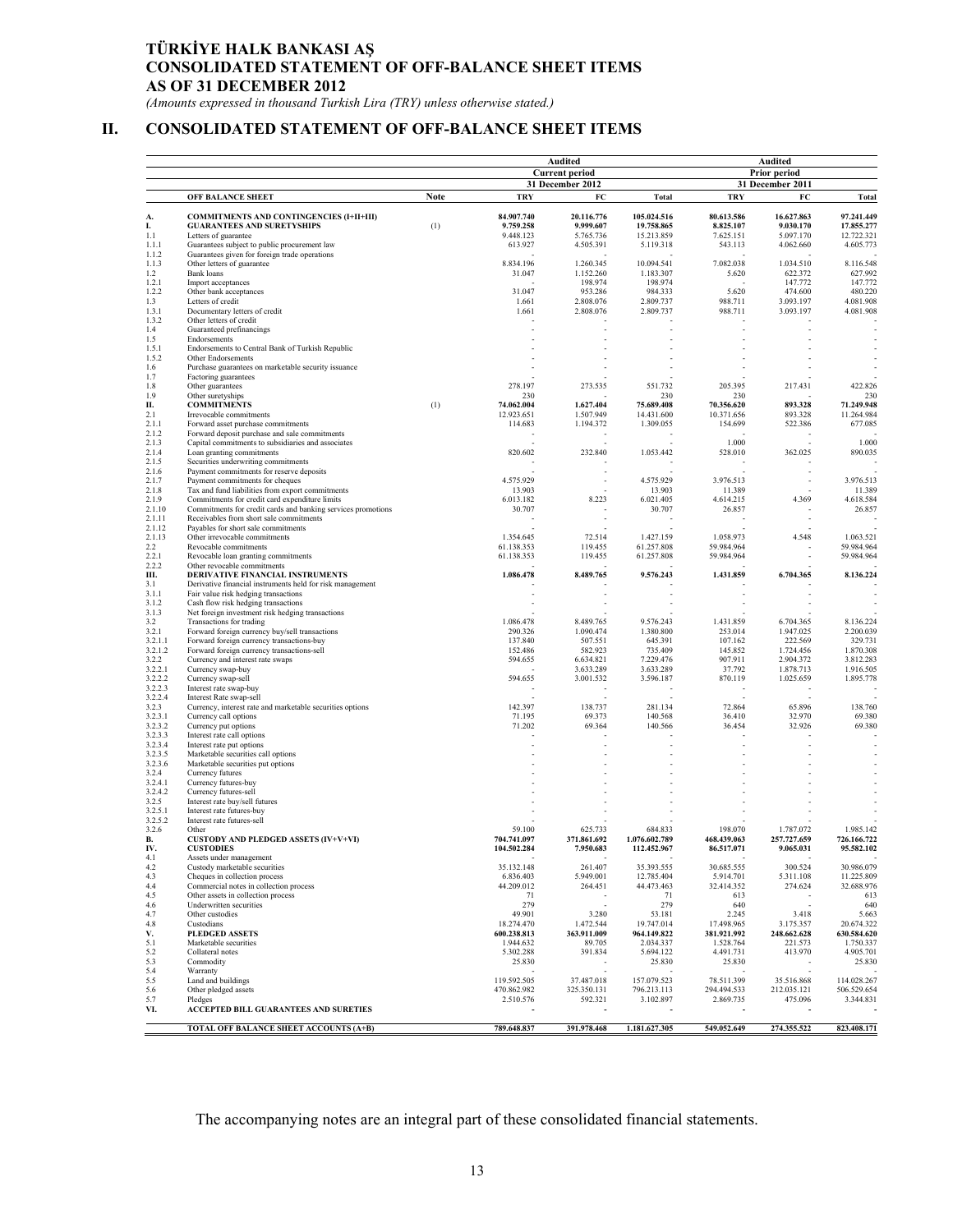### **TÜRKİYE HALK BANKASI AŞ CONSOLIDATED STATEMENT OF INCOME FOR THE YEAR ENDED 31 DECEMBER 2012**

*(Amounts expressed in thousand Turkish Lira (TRY) unless otherwise stated.)* 

# **III. CONSOLIDATED STATEMENT OF INCOME**

|        |                                                                                   |      | Audited                    | Audited                    |
|--------|-----------------------------------------------------------------------------------|------|----------------------------|----------------------------|
|        |                                                                                   |      | <b>Current period</b>      | Prior period               |
|        | <b>INCOME AND EXPENSES</b>                                                        | Note | 1 January-31 December 2012 | 1 January-31 December 2011 |
|        |                                                                                   |      |                            |                            |
| I.     | <b>INTEREST INCOME</b>                                                            | (1)  | 9.122.181                  | 7.339.262                  |
| 1.1    | Interest on loans                                                                 |      | 6.741.181                  | 5.250.985                  |
| 1.2    | Interest received from reserve deposits                                           |      | 586                        | 222                        |
| 1.3    | Interest received from banks                                                      |      | 12.306                     | 10.076                     |
| 1.4    | Interest received from money market placements                                    |      | 10.720                     | 245                        |
| 1.5    | Interest income on marketable securities                                          |      | 2.268.015                  | 2.033.640                  |
| 1.5.1  | Financial assets held for trading                                                 |      | 3.845                      | 5.751                      |
| 1.5.2  | Financial assets at fair value through profit and loss                            |      |                            |                            |
| 1.5.3  | Financial assets available-for-sale                                               |      | 826.555                    | 735.228                    |
| 1.5.4  | Investments held-to-maturity                                                      |      | 1.437.615                  | 1.292.661                  |
| 1.6    | Finance lease income                                                              |      | 80.301                     | 33.526                     |
| 1.7    | Other interest income                                                             |      | 9.072                      | 10.568                     |
| П.     | <b>INTEREST EXPENSE</b>                                                           | (2)  | 4.537.510                  | 3.805.504                  |
| 2.1    | Interest on deposits                                                              |      | 4.064.058                  | 3.152.749                  |
| 2.2    |                                                                                   |      |                            | 140.845                    |
| 2.3    | Interest on borrowings                                                            |      | 183.578<br>137.742         | 458.659                    |
| 2.4    | Interest on money market borrowings                                               |      | 98.290                     |                            |
|        | Interest on bonds issued                                                          |      |                            | 17.308                     |
| 2.5    | Other interest expense                                                            |      | 53.842                     | 35.943                     |
| Ш.     | <b>NET INTEREST INCOME [ I – II ]</b>                                             |      | 4.584.671                  | 3.533.758                  |
| IV.    | NET FEES AND COMMISSIONS INCOME                                                   |      | 810.733                    | 703.029                    |
| 4.1    | Fees and commissions income                                                       |      | 1.006.174                  | 828.526                    |
| 4.1.1  | Non-cash loans                                                                    |      | 120.487                    | 112.284                    |
| 4.1.2  | Other                                                                             | (11) | 885.687                    | 716.242                    |
| 4.2    | Fees and commissions expenses                                                     |      | 195.441                    | 125.497                    |
| 4.2.1  | Non-cash loans                                                                    |      | 3.427                      | 853                        |
| 4.2.2  | Other                                                                             |      | 192.014                    | 124.644                    |
| V.     | <b>DIVIDEND INCOME</b>                                                            | (3)  | 758                        | 5.673                      |
| VI.    | <b>NET TRADING PROFIT (NET)</b>                                                   | (4)  | 555.891                    | 210,259                    |
| 6.1    | Profit/loss from capital market operations                                        |      | 388.914                    | 95.747                     |
| 6.2    | Profit/loss from financial derivative transactions                                |      | (207.052)                  | 154.339                    |
| 6.3    | Foreign exchange gains/losses                                                     |      | 374.029                    | (39.827)                   |
| VII.   | OTHER OPERATING INCOME                                                            | (5)  | 733.262                    | 818.732                    |
| VIII.  | TOTAL OPERATING INCOME (III+IV+V+VI+VII)                                          |      | 6.685.315                  | 5.271.451                  |
| IX.    | <b>LOANS AND OTHER RECEIVABLES IMPAIRMENT LOSS PROVISIONS (-)</b>                 | (6)  | 900.899                    | 691.716                    |
| Х.     | OTHER OPERATING EXPENSES(-)                                                       | (7)  | 2.396.633                  | 1.945.093                  |
| XI.    | NET OPERATING INCOME/(LOSS) (VIII-IX-X)                                           |      | 3.387.783                  | 2.634.642                  |
| XII.   | AMOUNT RECORDED IN EXCESS AS GAIN AFTER MERGER                                    |      |                            |                            |
| XIII.  | PROFIT/LOSSES FROM EQUITY METHOD APPLIED SUBSIDIARIES                             |      | 11.978                     | 905                        |
| XIV    | <b>GAIN / (LOSS) ON NET MONETARY POSITION</b>                                     |      |                            |                            |
| XV.    | INCOME/(LOSS) BEFORE TAXES (XI+XII+XIII+XIV)                                      | (8)  | 3.399.761                  | 2.635.547                  |
| XVI.   | TAX INCOME PROVISION (±)                                                          | (9)  | (756.717)                  | (608.848)                  |
| 16.1   | Current tax provision                                                             |      | (1.034.121)                | (381.227)                  |
| 16.2   | Deferred tax provision                                                            |      | 277.404                    | (227.621)                  |
| XVII.  | NET OPERATING INCOME AFTER TAX (XV±XVI)                                           | (10) | 2.643.044                  | 2.026.699                  |
| XVIII. | <b>INCOME FROM DISCONTINUED OPERATIONS</b>                                        |      |                            |                            |
| 18.1   | Property and equipment income held for sale                                       |      |                            |                            |
| 18.2   | Sale profits from associates, subsidiaries and joint ventures (business partners) |      |                            |                            |
| 18.3   | Other income from terminated operations                                           |      |                            |                            |
| XIX.   | <b>EXPENSES FROM DISCONTINUED OPERATIONS (-)</b>                                  |      |                            |                            |
| 19.1   | Property and equipment expense held for sale                                      |      |                            |                            |
| 19.2   | Sale losses from associates, subsidiaries and joint ventures (business partners)  |      |                            |                            |
| 19.3   | Other expenses from discontinued operations                                       |      |                            |                            |
|        | <b>INCOME/EXPENSE BEFORE TAXES FROM DISCONTINUED OPERATIONS</b>                   |      |                            |                            |
| XX.    | (XVIII-XIX)                                                                       | (8)  |                            |                            |
|        | PROVISION FOR TAXES ON INCOME FROM DISCONTINUED                                   |      |                            |                            |
| XXI.   | <b>OPERATIONS</b> (±)                                                             | (9)  |                            |                            |
| 21.1   | Current tax provision                                                             |      |                            |                            |
| 21.2   | Deferred tax provision                                                            |      |                            |                            |
| XXII.  | NET PROFIT/LOSSES FROM DISCONTINUED OPERATIONS (XX±XXI)                           | (10) |                            |                            |
| XXIII. | NET PROFIT/(LOSS) (XVII+XXII)                                                     | (11) | 2.643.044                  | 2.026.699                  |
|        | Group's profit/loss                                                               |      | 2.642.347                  | 2.027.379                  |
|        | Minority shares profit/loss                                                       |      | 697                        | (680)                      |
|        |                                                                                   |      |                            |                            |
|        | Earnings/losses per share (Full TRY)                                              |      | 2,11388                    | 1,62190                    |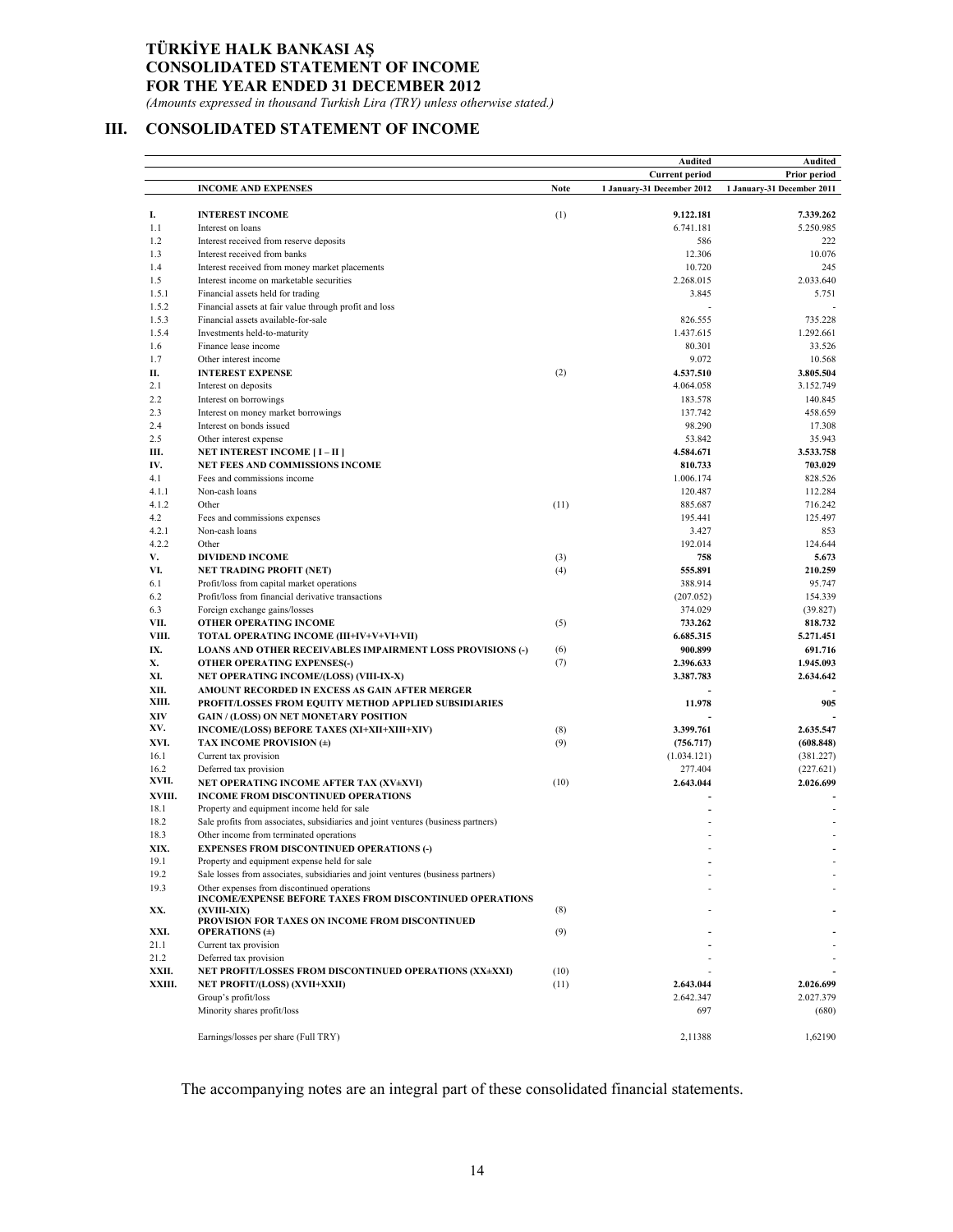### **TÜRKİYE HALK BANKASI AŞ CONSOLIDATED STATEMENT OF INCOME AND EXPENSE ITEMS ACCOUNTED UNDER SHAREHOLDERS' EQUITY FOR THE YEAR ENDED 31 DECEMBER 2012**

*(Amounts expressed in thousand Turkish Lira (TRY) unless otherwise stated.)* 

### **IV. CONSOLIDATED STATEMENT OF INCOME AND EXPENSE ITEMS ACCOUNTED UNDER SHAREHOLDERS' EQUITY**

|       |                                                                                                                              | <b>Audited</b>                              | Audited      |
|-------|------------------------------------------------------------------------------------------------------------------------------|---------------------------------------------|--------------|
|       |                                                                                                                              | <b>Current period</b>                       | Prior period |
|       |                                                                                                                              | 1 January-31 December 1 January-31 December |              |
|       | STATEMENT OF INCOME AND EXPENSE ITEMS ACCOUNTED UNDER SHAREHOLDERS' EOUITY                                                   | 2012                                        | 2011         |
| л.    | ADDITIONS TO MARKETABLE SECURITIES REVALUATION DIFFERENCES FOR AVAILABLE FOR SALE FINANCIAL ASSETS                           | 820.571                                     | (468.026)    |
| П.    | <b>TANGIBLE ASSETS REVALUATION DIFFERENCES</b>                                                                               |                                             |              |
| Ш.    | <b>INTANGIBLE ASSETS REVALUATION DIFFERENCES</b>                                                                             |                                             |              |
| IV.   | <b>FOREIGN EXCHANGE DIFFERENCES FOR FOREIGN CURRENCY TRANSACTIONS</b>                                                        | (191)                                       | 19.859       |
| V.    |                                                                                                                              |                                             |              |
|       | PROFIT/LOSS FROM DERIVATIVE FINANCIAL INSTRUMENTS FOR CASH FLOW HEDGE PURPOSES (Effective portion of fair value differences) |                                             |              |
| VI.   | PROFIT/LOSS FROM DERIVATIVE FINANCIAL INSTRUMENTS FOR HEDGE OF NET INVESTMENTS IN FOREIGN OPERATIONS                         |                                             |              |
|       | (Effective portion of fair value differences)                                                                                |                                             |              |
| VII.  | THE EFFECT OF CORRECTIONS OF ERRORS AND CHANGES IN ACCOUNTING POLICIES                                                       |                                             |              |
| VIII. | OTHER PROFIT LOSS ITEMS ACCOUNTED UNDER EQUITY DUE TO TAS                                                                    |                                             | 170          |
| IX.   | DEFERRED TAX OF VALUATION DIFFERENCES                                                                                        | (135.486)                                   | 76.279       |
| Х.    | <b>TOTAL NET PROFIT/LOSS ACCOUNTED UNDER EQUITY (I+II++IX)</b>                                                               | 684.894                                     | (371.718)    |
| XI.   | <b>PROFIT/LOSS</b>                                                                                                           | 2.643.044                                   | 2.026.699    |
| 11.1  | Change in fair value of marketable securities (Transfer to profit/loss)                                                      | 406.175                                     | 69.655       |
| 11.2  | Reclassification and transfer of derivatives accounted for cash flow hedge purposes to income statement                      |                                             |              |
| 11.3  | Transfer of hedge of net investments in foreign operations to income statement                                               |                                             |              |
| 11.4  | Other                                                                                                                        | 2.236.869                                   | 1.957.044    |
| XII.  | TOTAL PROFIT/LOSS ACCOUNTED FOR THE PERIOD (X±XI)                                                                            | 3.327.938                                   | 1.654.981    |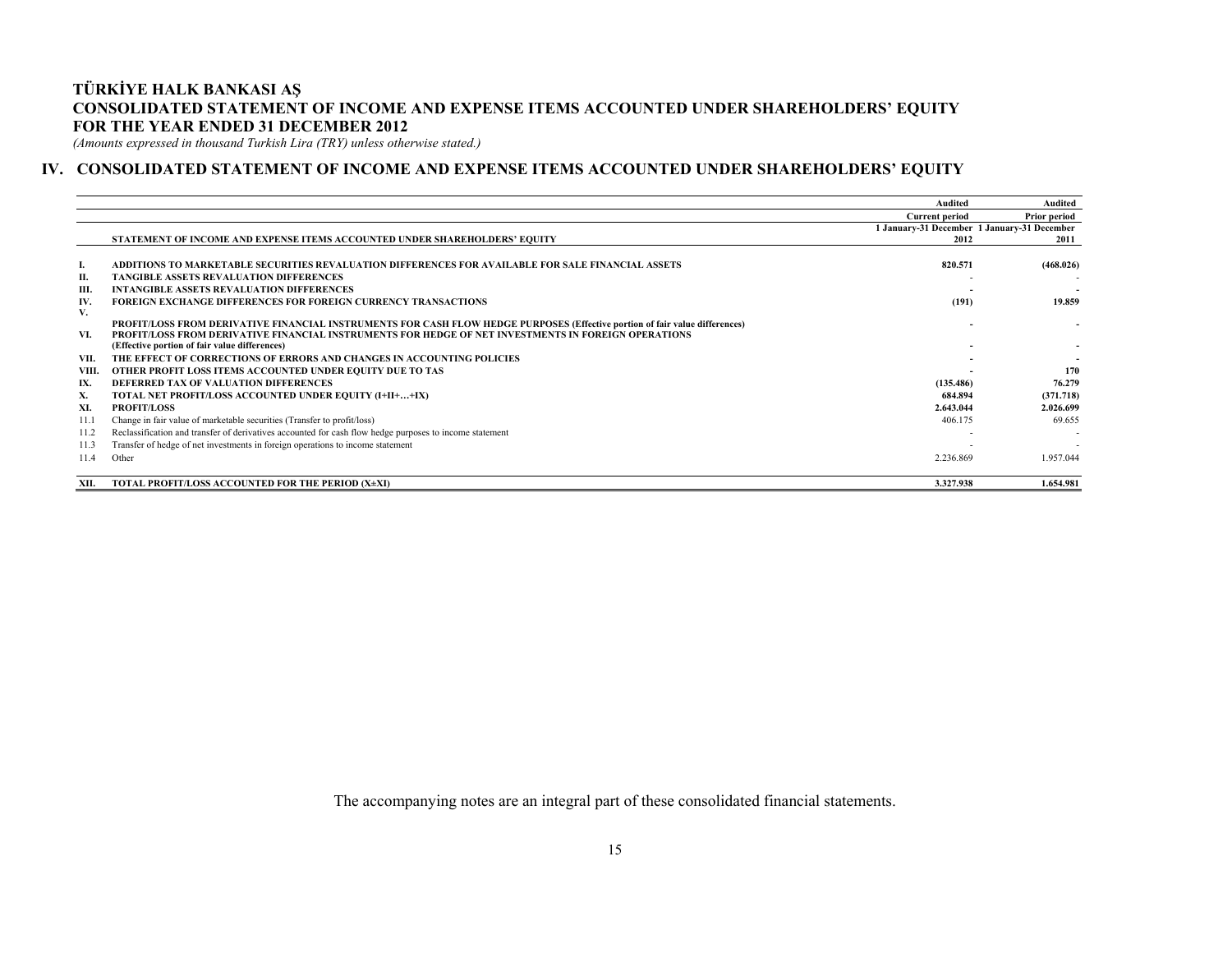## **TÜRKİYE HALK BANKASI AŞ CONSOLIDATED STATEMENT OF CHANGES IN SHAREHOLDERS' EQUITY FOR THE YEAR ENDED 31 DECEMBER 2012**

*(Amounts expressed in thousand Turkish Lira (TRY) unless otherwise stated.)* 

### **V. CONSOLIDATED STATEMENT OF CHANGES IN SHAREHOLDERS' EQUITY**

|                 |                                                                                                         |             | Paid in   | <b>Effect</b> of<br>inflation<br>adjustments<br>on paid in | Share   | Share<br>certificat<br>e<br>cancellati | Legal    | <b>Statutory</b> | Extra-<br>ordinary | Other    | Current<br>period net<br>income/ | Prior<br>period net<br>income/ | Valuation<br>changes in<br>marketable | <b>Revaluation</b><br>changes in prop.<br>and equip. and | <b>Bonus</b> shares<br>from | Hedging | Value change in<br>pro. and equip.<br>held for sale | <b>Total equity</b><br>excluding<br>minority | Minority |                        |
|-----------------|---------------------------------------------------------------------------------------------------------|-------------|-----------|------------------------------------------------------------|---------|----------------------------------------|----------|------------------|--------------------|----------|----------------------------------|--------------------------------|---------------------------------------|----------------------------------------------------------|-----------------------------|---------|-----------------------------------------------------|----------------------------------------------|----------|------------------------|
|                 | 1 January 2011-31 December 2011                                                                         | <b>Note</b> | capital   | capital                                                    | premium | on profit                              | reserves | reserves         | reserves           | reserves | (loss)                           | (loss)                         | sec.                                  | int. assets                                              | shareholders                | funds   | purp./term.op.                                      | shares                                       |          | shares Total equity    |
|                 | Balance at end of prior period                                                                          |             | 1.250.000 | 1.220.451                                                  |         |                                        | 620.349  |                  | 2.225.576          | 47.181   | 1.842.695                        | 45.998                         | 113.530                               |                                                          | 61                          |         |                                                     | 7.365.841                                    | 6.484    | 7.372.325              |
| П.              | <b>Corrections according to TAS 8</b>                                                                   |             |           |                                                            |         |                                        |          |                  |                    |          |                                  |                                |                                       |                                                          |                             |         |                                                     |                                              |          |                        |
| 2.1<br>2.2      | The effect of corrections of errors<br>The effects of changes in accounting policy                      |             |           |                                                            |         |                                        |          |                  |                    |          |                                  |                                |                                       |                                                          |                             |         |                                                     |                                              |          |                        |
| Ш.              | New balance $(I + II)$                                                                                  |             | 1.250.000 | 1.220.451                                                  |         |                                        | 620.349  |                  | 2.225.576          | 47.181   | 1.842.695                        | 45.998                         | 113.530                               |                                                          | 61                          |         |                                                     | 7.365.841                                    | 6.484    | 7.372.325              |
|                 | Changes within the period                                                                               |             |           |                                                            |         |                                        |          |                  |                    |          |                                  |                                |                                       |                                                          |                             |         |                                                     |                                              |          |                        |
| IV.             | Increase/decrease generated by merger                                                                   |             |           |                                                            |         |                                        |          |                  |                    |          |                                  |                                |                                       |                                                          |                             |         |                                                     |                                              | 1.586    | 1.586                  |
| V.              | Valuation changes in marketable securities                                                              |             |           |                                                            |         |                                        |          |                  |                    |          |                                  |                                | (391.733)                             |                                                          |                             |         |                                                     | (391.733)                                    | (14)     | (391.747)              |
| VI.             | Hedging funds (effective portion)                                                                       |             |           |                                                            |         |                                        |          |                  |                    |          |                                  |                                |                                       |                                                          |                             |         |                                                     |                                              |          |                        |
| 6.1             | Cash-flow hedge                                                                                         |             |           |                                                            |         |                                        |          |                  |                    |          |                                  |                                |                                       |                                                          |                             |         |                                                     |                                              |          |                        |
| 6.2<br>VII.     | Hedges for investment made in foreign countries<br>Revaluation changes of property and equipment        |             |           |                                                            |         |                                        |          |                  |                    |          |                                  |                                |                                       |                                                          |                             |         |                                                     |                                              |          |                        |
| VIII.           | Revaluation changes of intangible assets                                                                |             |           |                                                            |         |                                        |          |                  |                    |          |                                  |                                |                                       |                                                          |                             |         |                                                     |                                              |          |                        |
|                 | Bonus shares from investment and associates, subsidiaries and joint                                     |             |           |                                                            |         |                                        |          |                  |                    |          |                                  |                                |                                       |                                                          |                             |         |                                                     |                                              |          |                        |
| IX.             | ventures (business partners).                                                                           |             |           |                                                            |         |                                        |          |                  |                    |          |                                  |                                |                                       |                                                          | 170                         |         |                                                     | 170                                          |          | 170                    |
| Х.              | Foreign exchange differences                                                                            |             |           |                                                            |         |                                        |          |                  |                    | 19.859   |                                  |                                |                                       |                                                          |                             |         |                                                     | 19.859                                       |          | 19.859                 |
| XI.             | Changes after disposal of securities                                                                    |             |           |                                                            |         |                                        |          |                  |                    |          |                                  |                                |                                       |                                                          |                             |         |                                                     |                                              |          |                        |
| XII.            | Changes after reclassification of securities                                                            |             |           |                                                            |         |                                        |          |                  |                    |          |                                  |                                |                                       |                                                          |                             |         |                                                     |                                              |          |                        |
| XIII.           | Effect of changes in shareholders equity of investments and associates<br>to bank's shareholders equity |             |           |                                                            |         |                                        |          |                  |                    |          |                                  |                                |                                       |                                                          |                             |         |                                                     |                                              |          |                        |
| XIV.            | Increase in capital                                                                                     |             |           |                                                            |         |                                        |          |                  |                    |          |                                  |                                |                                       |                                                          |                             |         |                                                     |                                              |          |                        |
| 14.1            | Cash                                                                                                    |             |           |                                                            |         |                                        |          |                  |                    |          |                                  |                                |                                       |                                                          |                             |         |                                                     |                                              |          |                        |
| 14.2            | From internal resources                                                                                 |             |           |                                                            |         |                                        |          |                  |                    |          |                                  |                                |                                       |                                                          |                             |         |                                                     |                                              |          |                        |
| XV.             | Issuance of share certificates at end of period                                                         |             |           |                                                            |         |                                        |          |                  |                    |          |                                  |                                |                                       |                                                          |                             |         |                                                     |                                              |          |                        |
| XVI.            | <b>Share cancellation profits</b>                                                                       |             |           |                                                            |         |                                        |          |                  |                    |          |                                  |                                |                                       |                                                          |                             |         |                                                     |                                              |          |                        |
| XVII.           | Adjustment to paid-in capital                                                                           |             |           |                                                            |         |                                        |          |                  |                    |          |                                  |                                |                                       |                                                          |                             |         |                                                     |                                              |          |                        |
| XVIII.<br>XIX.  | Other<br>Net profit or losses                                                                           |             |           |                                                            |         |                                        |          |                  |                    |          | 2.027.379                        |                                |                                       |                                                          |                             |         |                                                     | 2.027.379                                    | (680)    | 2.026.699              |
| XX.             | Profit distribution                                                                                     |             |           |                                                            |         |                                        | 144.851  |                  | 1.222.252          |          | (1.842.695)                      | 8.106                          |                                       |                                                          |                             |         |                                                     | (467.486)                                    | (536)    | (468.022)              |
| 20.1            | Dividends distributed                                                                                   |             |           |                                                            |         |                                        |          |                  |                    |          |                                  | (467.486)                      |                                       |                                                          |                             |         |                                                     | (467.486)                                    | (536)    | (468.022)              |
| 20.2            | Transfers to legal reserves                                                                             |             |           |                                                            |         |                                        | 144.851  |                  | 1.222.252          |          |                                  | (1.367.103)                    |                                       |                                                          |                             |         |                                                     |                                              |          |                        |
| 20.3            | Other                                                                                                   |             |           |                                                            |         |                                        |          |                  |                    |          | (1.842.695)                      | 1.842.695                      |                                       |                                                          |                             |         |                                                     |                                              |          |                        |
|                 | <b>Closing balance</b>                                                                                  |             | 1.250.000 | 1.220.451                                                  |         | $\sim$                                 | 765.200  | $\sim$           | 3.447.828          | 67.040   | 2.027.379                        | 54.104                         | (278.203)                             |                                                          | 231                         | $\sim$  |                                                     | 8.554.030                                    | 6.840    | 8.560.870              |
|                 | 1 January 2012 - 31 December 2012                                                                       |             |           |                                                            |         |                                        |          |                  |                    |          |                                  |                                |                                       |                                                          |                             |         |                                                     |                                              |          |                        |
| L               | Balance at end of prior period                                                                          |             | 1.250.000 | 1.220.451                                                  |         |                                        | 765.200  |                  | $-3.447.828$       | 67.040   | 2.027.379                        | 54.104                         | (278.203)                             |                                                          | 231                         |         |                                                     | 8.554.030                                    | 6.840    | 8.560.870              |
|                 | Changes within the period                                                                               |             |           |                                                            |         |                                        |          |                  |                    |          |                                  |                                |                                       |                                                          |                             |         |                                                     |                                              |          |                        |
| П.              | Increase or decrease generated by merger                                                                |             |           |                                                            |         |                                        |          |                  |                    |          |                                  |                                |                                       |                                                          |                             |         |                                                     |                                              |          |                        |
| Ш.              | Valuation changes in marketable securities                                                              |             |           |                                                            |         |                                        |          |                  |                    |          |                                  |                                | 685.066                               |                                                          |                             |         |                                                     | 685.066                                      | 19       | 685.085                |
| IV.             | <b>Hedging Funds (effective portion)</b>                                                                |             |           |                                                            |         |                                        |          |                  |                    |          |                                  |                                |                                       |                                                          |                             |         |                                                     |                                              |          |                        |
| 4.1             | Cash flow hedge                                                                                         |             |           |                                                            |         |                                        |          |                  |                    |          |                                  |                                |                                       |                                                          |                             |         |                                                     |                                              |          |                        |
| 4.2<br>V.       | Hedges for investments made in foreign countries<br>Revaluation changes of property and equipment       |             |           |                                                            |         |                                        |          |                  |                    |          |                                  |                                |                                       |                                                          |                             |         |                                                     |                                              |          |                        |
| VI.             | Revaluation changes of intangible assets                                                                |             |           |                                                            |         |                                        |          |                  |                    |          |                                  |                                |                                       |                                                          |                             |         |                                                     |                                              |          |                        |
|                 | Bonus shares from investment and associates, subsidiaries and joint                                     |             |           |                                                            |         |                                        |          |                  |                    |          |                                  |                                |                                       |                                                          |                             |         |                                                     |                                              |          |                        |
| VII.            | ventures (business partners)                                                                            |             |           |                                                            |         |                                        |          |                  |                    |          |                                  |                                |                                       |                                                          |                             |         |                                                     |                                              |          |                        |
| VIII.           | Foreign exchange differences                                                                            |             |           |                                                            |         |                                        |          |                  |                    | (160)    |                                  |                                |                                       |                                                          |                             |         |                                                     | (160)                                        | (31)     | (191)                  |
| IX.             | Changes after disposal of securities                                                                    |             |           |                                                            |         |                                        |          |                  |                    |          |                                  |                                |                                       |                                                          |                             |         |                                                     |                                              |          |                        |
| Х.              | Changes after reclassification of securities                                                            |             |           |                                                            |         |                                        |          |                  |                    |          |                                  |                                |                                       |                                                          |                             |         |                                                     |                                              |          |                        |
| XI.             | Effect of changes in shareholders equity of investments and associates<br>to bank's shareholders equity |             |           |                                                            |         |                                        | 139      |                  | 842                |          |                                  |                                |                                       |                                                          |                             |         |                                                     | 981                                          | (2.763)  | (1.782)                |
| XII.            | Increase in capital                                                                                     |             |           |                                                            |         |                                        |          |                  |                    |          |                                  |                                |                                       |                                                          |                             |         |                                                     |                                              |          |                        |
| 12.1            | Cash                                                                                                    |             |           |                                                            |         |                                        |          |                  |                    |          |                                  |                                |                                       |                                                          |                             |         |                                                     |                                              |          |                        |
| 12.2            | From internal resources                                                                                 |             |           |                                                            |         |                                        |          |                  |                    |          |                                  |                                |                                       |                                                          |                             |         |                                                     |                                              |          |                        |
| XIII.           | Issuance of share certificates at end of period                                                         |             |           |                                                            |         |                                        |          |                  |                    |          |                                  |                                |                                       |                                                          |                             |         |                                                     |                                              |          |                        |
| XIV.            | <b>Share cancellation profits</b>                                                                       |             |           |                                                            |         |                                        |          |                  |                    |          |                                  |                                |                                       |                                                          |                             |         |                                                     |                                              |          |                        |
| XV.             | Adjustment to paid-in capital                                                                           |             |           |                                                            |         |                                        |          |                  |                    |          |                                  |                                |                                       |                                                          |                             |         |                                                     |                                              |          |                        |
| XVI.            | Other                                                                                                   |             |           |                                                            |         |                                        |          |                  |                    |          |                                  |                                |                                       |                                                          |                             |         |                                                     |                                              | 697      |                        |
| XVII.<br>XVIII. | Net profit or losses<br><b>Profit distribution</b>                                                      |             |           |                                                            |         |                                        | 149.613  |                  | 1.509.120          |          | 2.642.347<br>(2.027.379)         | (18.124)                       |                                       |                                                          |                             |         |                                                     | 2.642.347<br>(386.770)                       |          | 2.643.044<br>(386.770) |
| 18.1            | Dividends distributed                                                                                   |             |           |                                                            |         |                                        |          |                  |                    |          |                                  | (386.770)                      |                                       |                                                          |                             |         |                                                     | (386.770)                                    |          | (386.770)              |
| 18.2            | Transfers to legal reserves                                                                             |             |           |                                                            |         |                                        | 149.613  |                  | 1.509.120          |          |                                  | (1.658.733)                    |                                       |                                                          |                             |         |                                                     |                                              |          |                        |
| 18.3            | Other                                                                                                   |             |           |                                                            |         |                                        |          |                  |                    |          | (2.027.379)                      | 2.027.379                      |                                       |                                                          |                             |         |                                                     |                                              |          |                        |
|                 | <b>Closing balance</b>                                                                                  |             | 1.250.000 | 1.220.451                                                  |         |                                        | 914.952  |                  | 4.957.790          | 66.880   | 2.642.347                        | 35.980                         | 406.863                               |                                                          | 231                         |         |                                                     | 11.495.494                                   |          | 4.762 11.500.256       |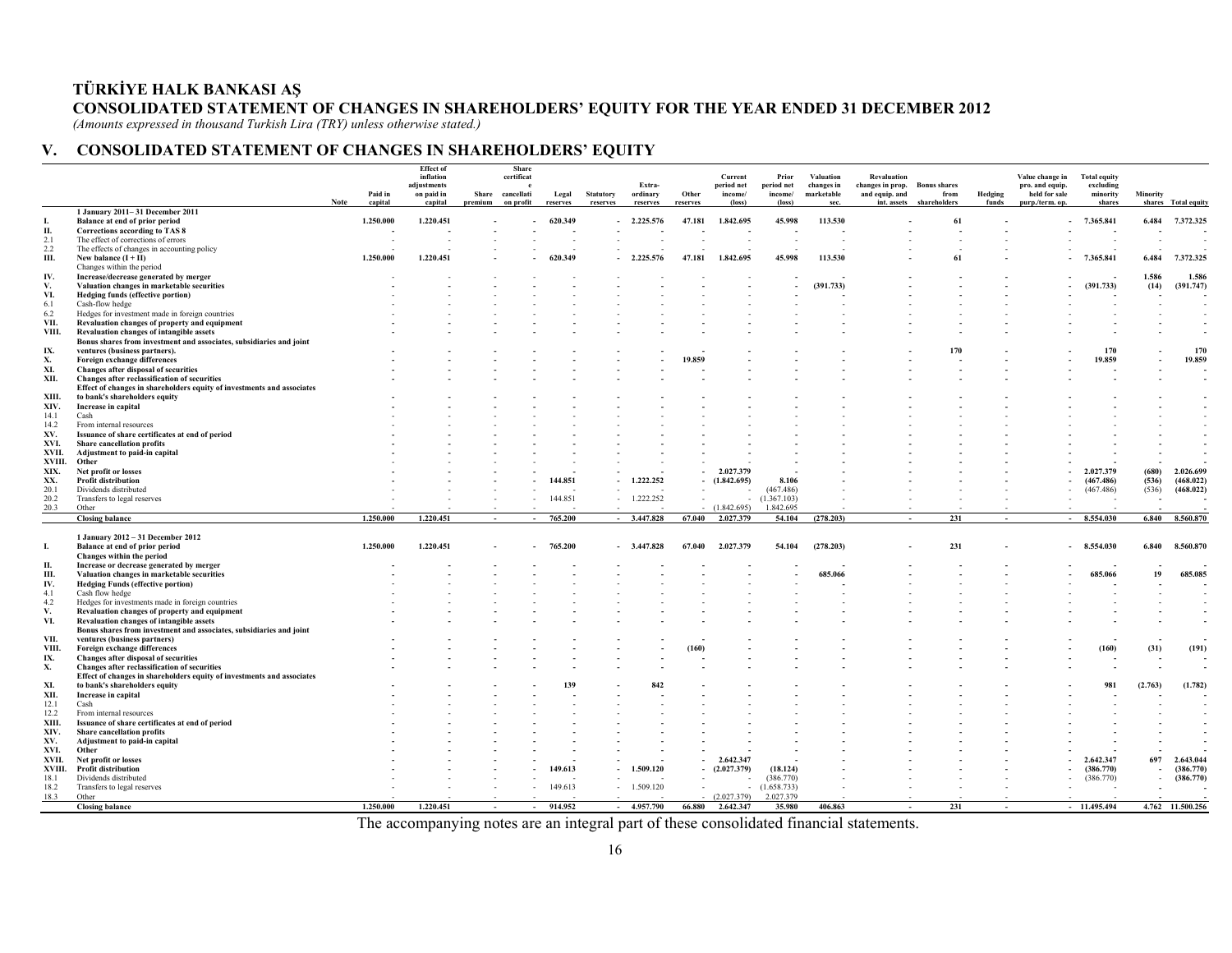## **TÜRKİYE HALK BANKASI AŞ CONSOLIDATED STATEMENT OF CASH FLOWS FOR THE YEAR ENDED 31 DECEMBER 2012**

*(Amounts expressed in thousand Turkish Lira (TRY) unless otherwise stated.)* 

## **VI. CONSOLIDATED STATEMENT OF CASH FLOWS**

|        |                                                                                  |             | Audited               | Audited             |
|--------|----------------------------------------------------------------------------------|-------------|-----------------------|---------------------|
|        |                                                                                  |             | <b>Current period</b> | <b>Prior period</b> |
|        |                                                                                  | <b>Note</b> | 31 December 2012      | 31 December 2011    |
| А.     | <b>CASH FLOWS FROM BANKING OPERATIONS</b>                                        |             |                       |                     |
| 1.1    | Operating profit before changes in operating assets and liabilities              |             | 4.078.095             | 1.093.990           |
| 1.1.1  | Interest received                                                                |             | 9.376.616             | 6.931.011           |
| 1.1.2  | Interest paid                                                                    |             | (4.455.076)           | (3.697.639)         |
| 1.1.3  | Dividend received                                                                |             | 758                   | 4.604               |
| 1.1.4  | Fees and commissions received                                                    |             | 1.006.174             | 828.526             |
| 1.1.5  | Other income                                                                     |             | 560.961               | 537.486             |
| 1.1.6  | Collections from previously written off loans                                    |             | 480.428               | 470.888             |
| 1.1.7  | Cash payments to personnel and service suppliers                                 |             | (918.017)             | (1.014.250)         |
| 1.1.8  | Taxes paid                                                                       |             | (800.795)             | (528.535)           |
| 1.1.9  | Other                                                                            | (1)         | (1.172.954)           | (2.438.101)         |
| 1.2    | <b>Assets and Liabilities Subject to Banking Operations</b>                      |             | (5.203.576)           | 1.486.901           |
| 1.2.1  | Net decrease in financial assets held for sale                                   |             | (9.643)               | 4.537               |
| 1.2.2  | Net (increase) decrease in financial assets at fair value through profit or loss |             |                       |                     |
| 1.2.3  | Net (increase) decrease in due from banks and other financial institutions       |             |                       |                     |
| 1.2.4  | Net (increase) decrease in loans                                                 |             | (9.804.510)           | (11.473.185)        |
| 1.2.5  | Net (increase) decrease in other assets                                          |             | (6.546.665)           | (3.283.302)         |
| 1.2.6  | Net increase (decrease) in bank deposits                                         |             | 446.329               | 3.517.613           |
| 1.2.7  | Net increase (decrease) in other deposits                                        |             | 13.073.266            | 7.870.751           |
| 1.2.8  | Net increase (decrease) in loans borrowed                                        |             | 1.019.854             | 2.606.309           |
| 1.2.9  | Net increase (decrease) in matured payables                                      |             |                       |                     |
| 1.2.10 | Net increase (decrease) in other liabilities                                     | (1)         | (3.382.207)           | 2.244.178           |
| I.     | Net cash provided from banking operations                                        |             | (1.125.481)           | 2.580.891           |
|        |                                                                                  |             |                       |                     |
| В.     | <b>CASH FLOWS FROM INVESTMENT ACTIVITIES</b>                                     |             |                       |                     |
| П.     | Net cash provided from/ (used in) investing activities                           |             | 822.769               | (3.174.677)         |
| 2.1    | Cash paid for purchase of joint ventures, associates and subsidiaries            |             | (31.078)              | (39.133)            |
| 2.2    | Cash obtained from sale of entities joint ventures, associates and subsidiaries  |             | 1.512                 |                     |
| 2.3    | Fixed assets purchases                                                           |             | (494.110)             | (512.305)           |
| 2.4    | Fixed assets sales                                                               |             | 242.486               | 355.074             |
| 2.5    | Cash paid for purchase of financial assets available for sale                    |             | (4.036.358)           | (4.569.024)         |
| 2.6    | Cash obtained from sale of financial assets available for sale                   |             | 4.882.876             | 3.052.009           |
| 2.7    | Cash paid for purchase of investment securities                                  |             | (2.191.545)           | (1.725.718)         |
| 2.8    | Cash obtained from sale of investment securities                                 |             | 2.461.322             | 273.824             |
| 2.9    | Other                                                                            |             | (12.336)              | (9.404)             |
| C.     | <b>CASH FLOWS FROM FINANCING ACTIVITIES</b>                                      |             |                       |                     |
| Ш.     | Net cash used in financing activities                                            |             | 1.294.485             | 31.185              |
| 3.1    | Cash obtained from loans borrowed and securities issued                          |             | 2.916.575             | 498.671             |
| 3.2    | Cash used for repayment of loans borrowed and securities issued                  |             | (1.235.320)           |                     |
| 3.3    | Bonds issued                                                                     |             |                       |                     |
| 3.4    | Dividends paid                                                                   |             | (386.770)             | (467.486)           |
| 3.5    | Payments for finance leases                                                      |             |                       |                     |
| 3.6    | Other                                                                            |             |                       |                     |
| IV.    | Effect of change in foreign exchange rate on cash and cash equivalents           | (1)         | (521.045)             | 788.962             |
| V.     | Net increase / (decrease) in cash and cash equivalents                           |             | 470.728               | 226.361             |
| VI.    | Cash and cash equivalents at beginning of the period                             | (4)         | 4.783.966             | 4.557.605           |
| VII.   | Cash and cash equivalents at end of the period                                   | (5)         | 5.254.694             | 4.783.966           |